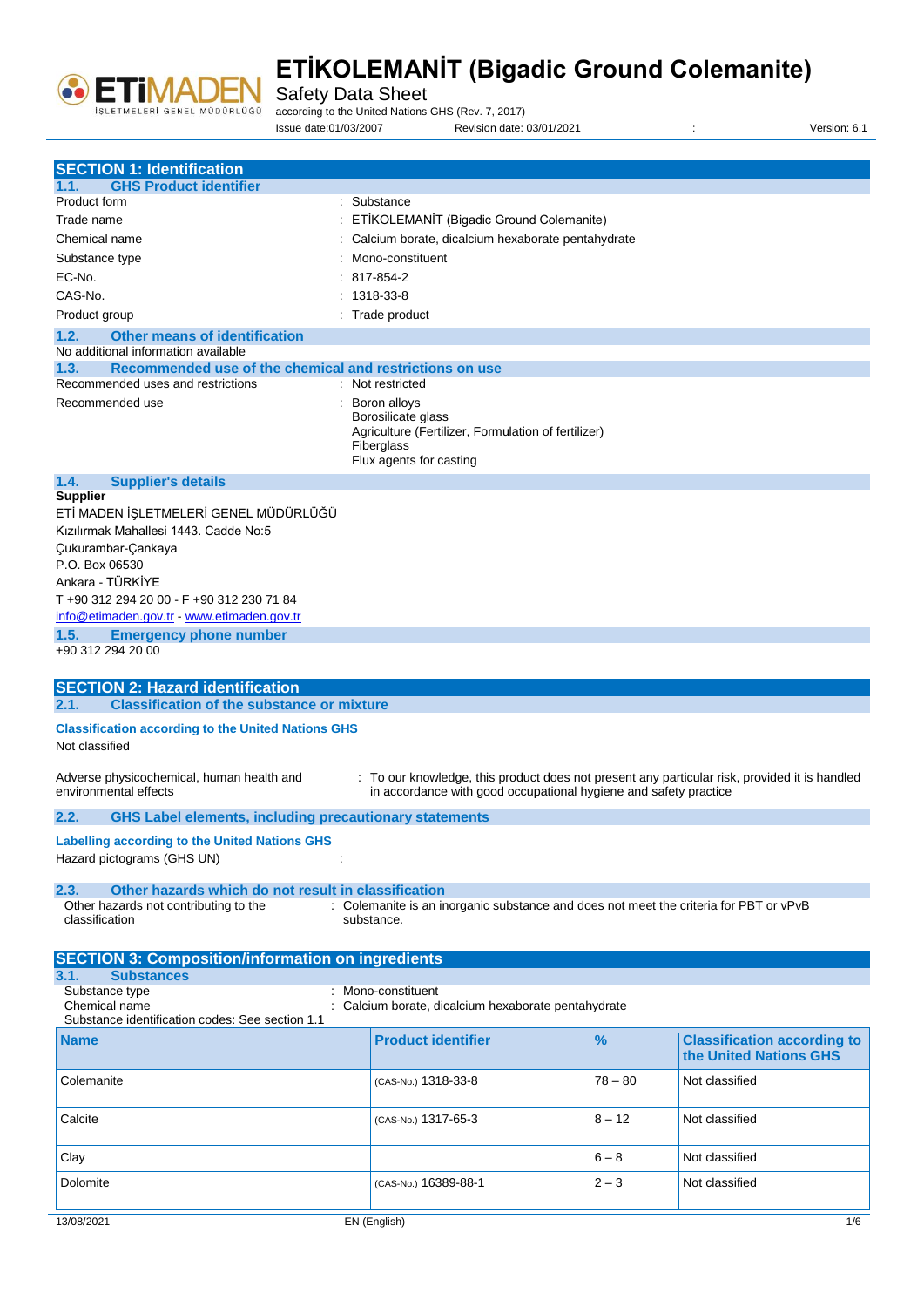Safety Data Sheet

according to the United Nations GHS (Rev. 7, 2017)

| 3.2.<br><b>Mixtures</b>                                                                                                               |                                                                                                      |
|---------------------------------------------------------------------------------------------------------------------------------------|------------------------------------------------------------------------------------------------------|
| Not applicable                                                                                                                        |                                                                                                      |
| <b>SECTION 4: First-aid measures</b>                                                                                                  |                                                                                                      |
| <b>Description of necessary first-aid measures</b><br>4.1.<br>First-aid measures after inhalation                                     | : Remove person to fresh air and keep comfortable for breathing.                                     |
| First-aid measures after skin contact                                                                                                 | : Wash skin with plenty of water.                                                                    |
| First-aid measures after eye contact                                                                                                  | : Rinse eyes with water as a precaution.                                                             |
| First-aid measures after ingestion                                                                                                    | : Call a poison center or a doctor if you feel unwell.                                               |
| 4.2.<br>Most important symptoms/effects, acute and delayed                                                                            |                                                                                                      |
| No additional information available                                                                                                   |                                                                                                      |
| 4.3.<br>Treat symptomatically.                                                                                                        | Indication of immediate medical attention and special treatment needed, if necessary                 |
|                                                                                                                                       |                                                                                                      |
| <b>SECTION 5: Fire-fighting measures</b>                                                                                              |                                                                                                      |
| 5.1.<br><b>Suitable extinguishing media</b>                                                                                           |                                                                                                      |
| Suitable extinguishing media                                                                                                          | : Water spray. Dry powder. Foam.                                                                     |
| 5.2.<br>Specific hazards arising from the chemical<br>Hazardous decomposition products in case of fire : Toxic fumes may be released. |                                                                                                      |
| 5.3.<br><b>Special protective actions for fire-fighters</b>                                                                           |                                                                                                      |
| Protection during firefighting                                                                                                        | : Do not attempt to take action without suitable protective equipment. Self-contained breathing      |
|                                                                                                                                       | apparatus. Complete protective clothing.                                                             |
|                                                                                                                                       |                                                                                                      |
| <b>SECTION 6: Accidental release measures</b>                                                                                         |                                                                                                      |
| 6.1.                                                                                                                                  | Personal precautions, protective equipment and emergency procedures                                  |
| 6.1.1.<br>For non-emergency personnel                                                                                                 |                                                                                                      |
| <b>Emergency procedures</b>                                                                                                           | : Ventilate spillage area.                                                                           |
| 6.1.2.<br>For emergency responders                                                                                                    |                                                                                                      |
| Protective equipment                                                                                                                  | Do not attempt to take action without suitable protective equipment. For further information         |
|                                                                                                                                       | refer to section 8: "Exposure controls/personal protection".                                         |
| 6.2.<br><b>Environmental precautions</b>                                                                                              |                                                                                                      |
| Avoid release to the environment.                                                                                                     |                                                                                                      |
| 6.3.<br>Methods and materials for containment and cleaning up<br>Methods for cleaning up                                              | : Mechanically recover the product.                                                                  |
| Other information                                                                                                                     | : Dispose of materials or solid residues at an authorized site.                                      |
|                                                                                                                                       |                                                                                                      |
| <b>SECTION 7: Handling and storage</b>                                                                                                |                                                                                                      |
| 7.1<br><b>Precautions for safe handling</b>                                                                                           |                                                                                                      |
| Precautions for safe handling                                                                                                         | : Ensure good ventilation of the work station. Wear personal protective equipment.                   |
| Hygiene measures                                                                                                                      | Do not eat, drink or smoke when using this product. Always wash hands after handling the<br>product. |
| 7.2.<br><b>Conditions for safe storage, including any incompatibilities</b>                                                           |                                                                                                      |
| Storage conditions                                                                                                                    | : Store in a well-ventilated place. Keep cool.                                                       |
|                                                                                                                                       |                                                                                                      |
| <b>SECTION 8: Exposure controls/personal protection</b>                                                                               |                                                                                                      |
| <b>Control parameters</b><br>8.1.                                                                                                     |                                                                                                      |
| No additional information available                                                                                                   |                                                                                                      |
| 8.2.<br><b>Appropriate engineering controls</b>                                                                                       |                                                                                                      |
| Appropriate engineering controls                                                                                                      | Ensure good ventilation of the work station.                                                         |
| Environmental exposure controls                                                                                                       | : Avoid release to the environment.                                                                  |
| 8.3.                                                                                                                                  | Individual protection measures, such as personal protective equipment (PPE)                          |
| Hand protection                                                                                                                       | : Protective gloves                                                                                  |
| Eye protection                                                                                                                        | Safety glasses                                                                                       |
| Skin and body protection                                                                                                              | Wear suitable protective clothing                                                                    |

Personal protective equipment symbol(s)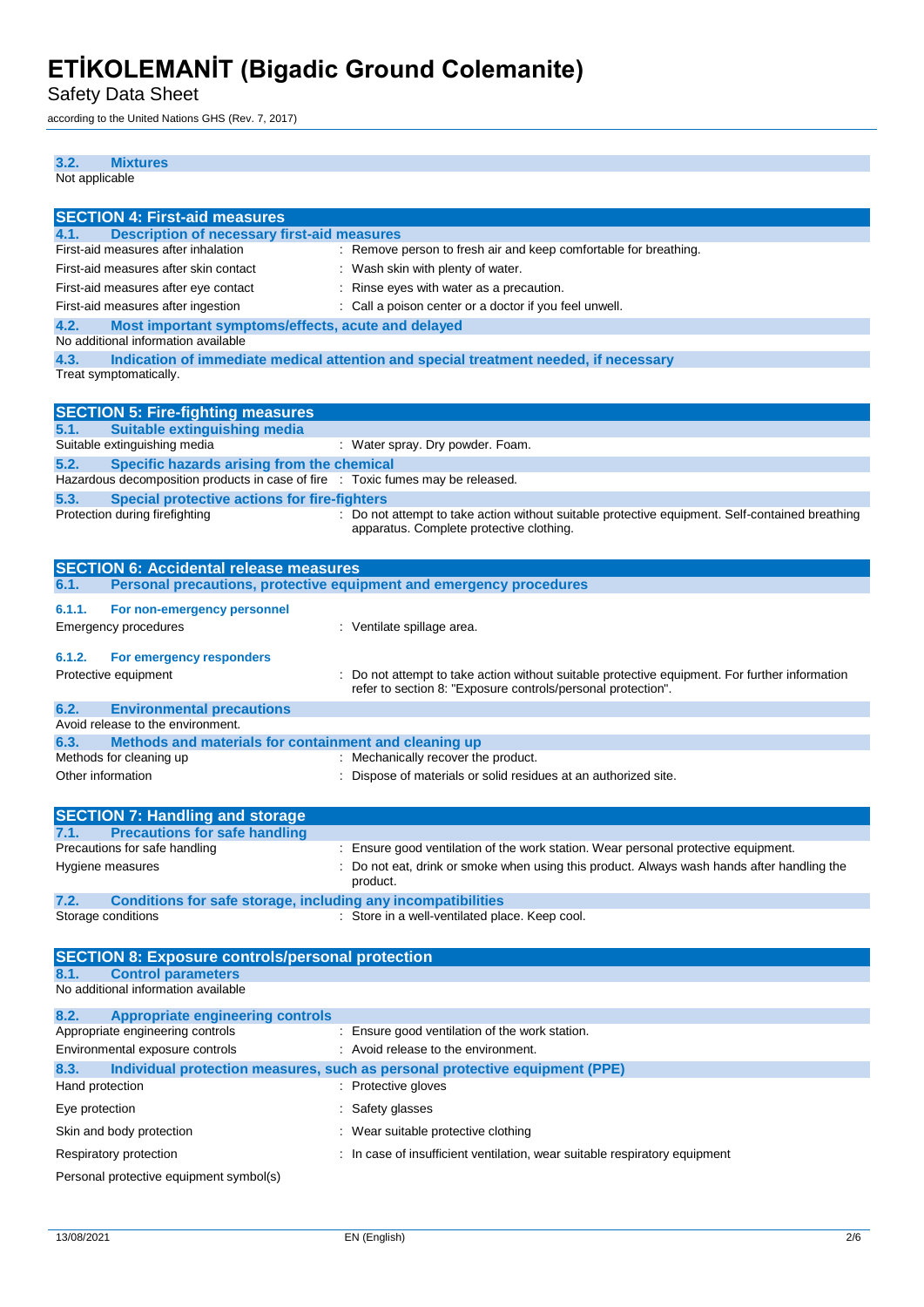Safety Data Sheet

according to the United Nations GHS (Rev. 7, 2017)



**8.4. Exposure limit values for the other components** No additional information available

| <b>SECTION 9: Physical and chemical properties</b>    |                                                                     |
|-------------------------------------------------------|---------------------------------------------------------------------|
| <b>Basic physical and chemical properties</b><br>9.1. |                                                                     |
| Physical state                                        | : Solid                                                             |
| Colour                                                | : Light grey.                                                       |
| Odour                                                 | odourless.                                                          |
| Odour threshold                                       | Not applicable                                                      |
| Melting point                                         | No data available                                                   |
| Freezing point                                        | No data available                                                   |
| Boiling point                                         | No data available                                                   |
| Flammability (solid, gas)                             | Non flammable                                                       |
|                                                       | Non flammable.                                                      |
| <b>Explosive limits</b>                               | : Not applicable                                                    |
| Lower explosive limit (LEL)                           | Not applicable                                                      |
| Upper explosive limit (UEL)                           | : Not applicable                                                    |
| Flash point                                           | Non flammable                                                       |
| Auto-ignition temperature                             | Non flammable                                                       |
| Decomposition temperature                             | When heated above 105 C it looses its hydrate water                 |
| pН                                                    | Not applicable                                                      |
| pH solution                                           | Not available                                                       |
| Viscosity, kinematic (calculated value) (40 °C)       | : Not applicable                                                    |
| Partition coefficient n-octanol/water (Log Pow)       | : No data available                                                 |
| Partition coefficient n-octanol/water (Log Kow)       | : Not available                                                     |
| Vapour pressure                                       | : Not applicable                                                    |
| Vapour pressure at 50 °C                              | Not applicable                                                      |
| Density                                               | No data available                                                   |
| Relative density                                      | Not available                                                       |
| Relative vapour density at 20 °C                      | Not applicable                                                      |
| Solubility                                            | Water: Low solubility                                               |
| Particle size                                         | Not available                                                       |
| Particle size distribution                            | Not available                                                       |
| Particle shape                                        | Not available                                                       |
| Particle aspect ratio                                 | Not available                                                       |
| Particle specific surface area                        | : Not available                                                     |
| 9.2.                                                  | Data relevant with regard to physical hazard classes (supplemental) |
| <b>Bulk density</b>                                   | $: 1$ ton/m3                                                        |

|       | <b>SECTION 10: Stability and reactivity</b>                                        |
|-------|------------------------------------------------------------------------------------|
| 10.1. | <b>Reactivity</b>                                                                  |
|       | The product is non-reactive under normal conditions of use, storage and transport. |
|       | 10.2. Chemical stability                                                           |
|       | Stable under normal conditions.                                                    |
|       | 10.3. Possibility of hazardous reactions                                           |
|       | No dangerous reactions known under normal conditions of use.                       |
| 10.4. | <b>Conditions to avoid</b>                                                         |
|       | None under recommended storage and handling conditions (see section 7).            |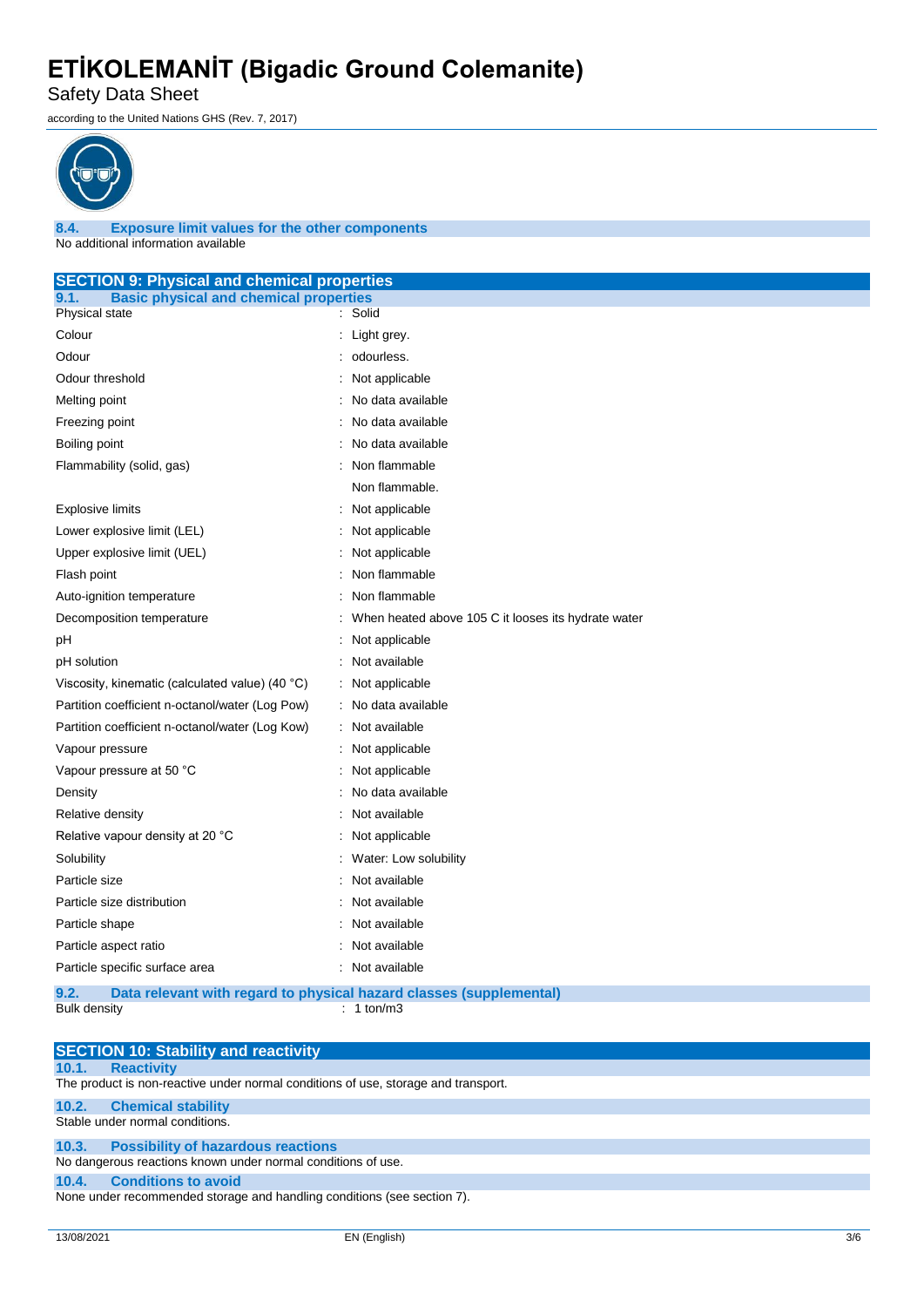Safety Data Sheet

according to the United Nations GHS (Rev. 7, 2017)

#### **10.5. Incompatible materials**

### No additional information available

### **10.6. Hazardous decomposition products**

Under normal conditions of storage and use, hazardous decomposition products should not be produced.

| <b>SECTION 11: Toxicological information</b>         |                    |  |
|------------------------------------------------------|--------------------|--|
| <b>Information on toxicological effects</b><br>11.1. |                    |  |
| Acute toxicity (oral)                                | : Not classified   |  |
| Acute toxicity (dermal)                              | Not classified     |  |
| Acute toxicity (inhalation)                          | : Not classified   |  |
| Skin corrosion/irritation                            | : Not classified   |  |
|                                                      | pH: Not applicable |  |
| Serious eye damage/irritation                        | : Not classified   |  |
|                                                      | pH: Not applicable |  |
| Respiratory or skin sensitisation                    | : Not classified   |  |
| Germ cell mutagenicity                               | Not classified     |  |
| Carcinogenicity                                      | Not classified     |  |
| Reproductive toxicity                                | : Not classified   |  |
| STOT-single exposure                                 | : Not classified   |  |
| STOT-repeated exposure                               | : Not classified   |  |
| Aspiration hazard                                    | : Not classified   |  |
| ETİKOLEMANİT (Bigadic Ground Colemanite) (1318-33-8) |                    |  |
| Viscosity, kinematic                                 | Not applicable     |  |
|                                                      |                    |  |

| <b>SECTION 12: Ecological information</b>                                     |                                                                                                                            |  |  |
|-------------------------------------------------------------------------------|----------------------------------------------------------------------------------------------------------------------------|--|--|
| 12.1.<br><b>Toxicity</b>                                                      |                                                                                                                            |  |  |
| Ecology - general                                                             | : The product is not considered harmful to aquatic organisms nor to cause long-term adverse<br>effects in the environment. |  |  |
| Hazardous to the aquatic environment, short-term : Not classified<br>(acute)  |                                                                                                                            |  |  |
| Hazardous to the aquatic environment, long-term : Not classified<br>(chronic) |                                                                                                                            |  |  |
| 12.2.<br><b>Persistence and degradability</b>                                 |                                                                                                                            |  |  |
| ETİKOLEMANİT (Bigadic Ground Colemanite) (1318-33-8)                          |                                                                                                                            |  |  |
| Persistence and degradability                                                 | No additional information available                                                                                        |  |  |
| 12.3.<br><b>Bioaccumulative potential</b>                                     |                                                                                                                            |  |  |
| ETİKOLEMANİT (Bigadic Ground Colemanite) (1318-33-8)                          |                                                                                                                            |  |  |
| Bioaccumulative potential                                                     | No additional information available                                                                                        |  |  |
| 12.4.<br><b>Mobility in soil</b>                                              |                                                                                                                            |  |  |
| ETİKOLEMANİT (Bigadic Ground Colemanite) (1318-33-8)                          |                                                                                                                            |  |  |
| Mobility in soil                                                              | No additional information available                                                                                        |  |  |
| <b>Other adverse effects</b><br>12.5.                                         |                                                                                                                            |  |  |
| Ozone                                                                         | Not classified                                                                                                             |  |  |
| Other adverse effects                                                         | : No additional information available                                                                                      |  |  |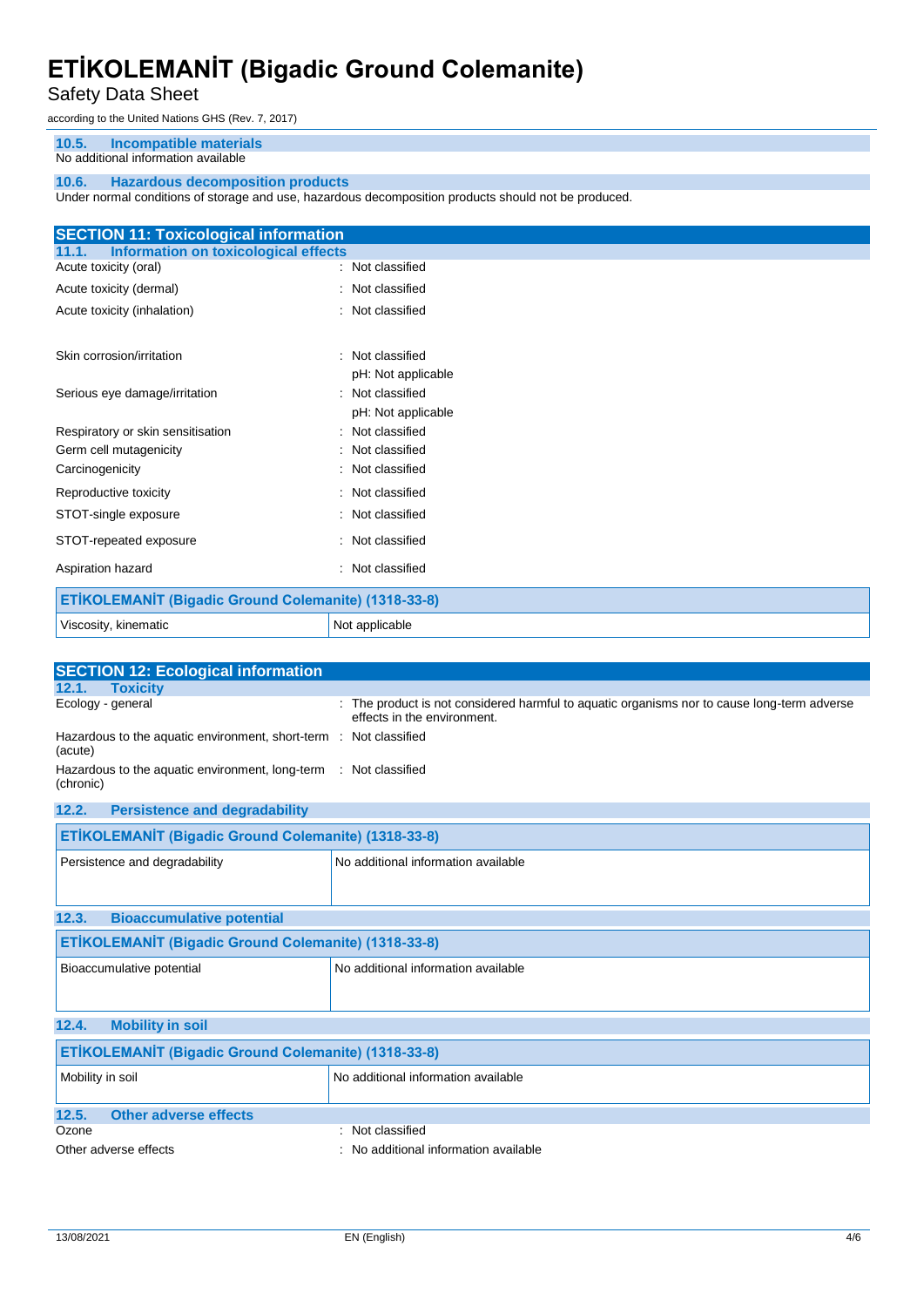Safety Data Sheet

according to the United Nations GHS (Rev. 7, 2017)

|                                                                                                                                                                                                                                                                                                                                                                                                                                                                                                                                                                                                                                                                 | <b>SECTION 13: Disposal considerations</b>                                           |                                                           |        |                                                                                                                                                                                                                              |
|-----------------------------------------------------------------------------------------------------------------------------------------------------------------------------------------------------------------------------------------------------------------------------------------------------------------------------------------------------------------------------------------------------------------------------------------------------------------------------------------------------------------------------------------------------------------------------------------------------------------------------------------------------------------|--------------------------------------------------------------------------------------|-----------------------------------------------------------|--------|------------------------------------------------------------------------------------------------------------------------------------------------------------------------------------------------------------------------------|
| 13.1.                                                                                                                                                                                                                                                                                                                                                                                                                                                                                                                                                                                                                                                           | <b>Disposal methods</b>                                                              |                                                           |        |                                                                                                                                                                                                                              |
|                                                                                                                                                                                                                                                                                                                                                                                                                                                                                                                                                                                                                                                                 | Waste treatment methods                                                              |                                                           |        | : Dispose of contents/container in accordance with licensed collector's sorting instructions.                                                                                                                                |
|                                                                                                                                                                                                                                                                                                                                                                                                                                                                                                                                                                                                                                                                 | <b>SECTION 14: Transport information</b><br>In accordance with IMDG / IATA / UN RTDG |                                                           |        |                                                                                                                                                                                                                              |
|                                                                                                                                                                                                                                                                                                                                                                                                                                                                                                                                                                                                                                                                 |                                                                                      |                                                           |        |                                                                                                                                                                                                                              |
|                                                                                                                                                                                                                                                                                                                                                                                                                                                                                                                                                                                                                                                                 | <b>UN RTDG</b>                                                                       | <b>IMDG</b>                                               |        | <b>IATA</b>                                                                                                                                                                                                                  |
| 14.1.                                                                                                                                                                                                                                                                                                                                                                                                                                                                                                                                                                                                                                                           | <b>UN number</b>                                                                     |                                                           |        |                                                                                                                                                                                                                              |
|                                                                                                                                                                                                                                                                                                                                                                                                                                                                                                                                                                                                                                                                 | Not regulated for transport                                                          |                                                           |        |                                                                                                                                                                                                                              |
| 14.2.                                                                                                                                                                                                                                                                                                                                                                                                                                                                                                                                                                                                                                                           | <b>UN Proper Shipping Name</b>                                                       |                                                           |        |                                                                                                                                                                                                                              |
| Not applicable                                                                                                                                                                                                                                                                                                                                                                                                                                                                                                                                                                                                                                                  |                                                                                      | Not applicable                                            |        | Not applicable                                                                                                                                                                                                               |
| 14.3.                                                                                                                                                                                                                                                                                                                                                                                                                                                                                                                                                                                                                                                           | <b>Transport hazard class(es)</b>                                                    |                                                           |        |                                                                                                                                                                                                                              |
| Not applicable                                                                                                                                                                                                                                                                                                                                                                                                                                                                                                                                                                                                                                                  |                                                                                      | Not applicable                                            |        | Not applicable                                                                                                                                                                                                               |
| Not applicable                                                                                                                                                                                                                                                                                                                                                                                                                                                                                                                                                                                                                                                  |                                                                                      | Not applicable                                            |        | Not applicable                                                                                                                                                                                                               |
| 14.4.                                                                                                                                                                                                                                                                                                                                                                                                                                                                                                                                                                                                                                                           | <b>Packing group</b>                                                                 |                                                           |        |                                                                                                                                                                                                                              |
| Not applicable                                                                                                                                                                                                                                                                                                                                                                                                                                                                                                                                                                                                                                                  |                                                                                      | Not applicable                                            |        | Not applicable                                                                                                                                                                                                               |
| 14.5.                                                                                                                                                                                                                                                                                                                                                                                                                                                                                                                                                                                                                                                           | <b>Environmental hazards</b>                                                         |                                                           |        |                                                                                                                                                                                                                              |
|                                                                                                                                                                                                                                                                                                                                                                                                                                                                                                                                                                                                                                                                 | Dangerous for the environment: No                                                    | Dangerous for the environment: No<br>Marine pollutant: No |        | Dangerous for the environment: No                                                                                                                                                                                            |
|                                                                                                                                                                                                                                                                                                                                                                                                                                                                                                                                                                                                                                                                 |                                                                                      | No supplementary information available                    |        |                                                                                                                                                                                                                              |
| - UN RTDG<br>- IMDG<br>- IATA                                                                                                                                                                                                                                                                                                                                                                                                                                                                                                                                                                                                                                   | No data available<br>No data available<br>No data available                          |                                                           |        |                                                                                                                                                                                                                              |
| 14.7.<br>Not applicable                                                                                                                                                                                                                                                                                                                                                                                                                                                                                                                                                                                                                                         | <b>Transport in bulk according to IMO instruments</b>                                |                                                           |        |                                                                                                                                                                                                                              |
|                                                                                                                                                                                                                                                                                                                                                                                                                                                                                                                                                                                                                                                                 |                                                                                      |                                                           |        |                                                                                                                                                                                                                              |
|                                                                                                                                                                                                                                                                                                                                                                                                                                                                                                                                                                                                                                                                 | <b>SECTION 15: Regulatory information</b>                                            |                                                           |        |                                                                                                                                                                                                                              |
| Safety, health and environmental regulations specific for the product in question<br>15.1.<br>Regulatory reference<br>: Listed on the AICS (Australian Inventory of Chemical Substances)<br>Listed on the Canadian NDSL (Non-Domestic Substances List)<br>Listed on IECSC (Inventory of Existing Chemical Substances Produced or Imported in China)<br>Listed on the United States TSCA (Toxic Substances Control Act) inventory<br>Listed on KECL/KECI (Korean Existing Chemicals Inventory)<br>Listed on NZIoC (New Zealand Inventory of Chemicals)<br>Listed on the EEC inventory EINECS (European Inventory of Existing Commercial Chemical<br>Substances). |                                                                                      |                                                           |        |                                                                                                                                                                                                                              |
|                                                                                                                                                                                                                                                                                                                                                                                                                                                                                                                                                                                                                                                                 | <b>SECTION 16: Other information</b>                                                 |                                                           |        |                                                                                                                                                                                                                              |
| Issue date<br><b>Revision date</b>                                                                                                                                                                                                                                                                                                                                                                                                                                                                                                                                                                                                                              |                                                                                      | : 01/03/2007<br>: 03/01/2021                              |        |                                                                                                                                                                                                                              |
| <b>Section</b>                                                                                                                                                                                                                                                                                                                                                                                                                                                                                                                                                                                                                                                  |                                                                                      | <b>Changed item</b>                                       | Change | <b>Comments</b>                                                                                                                                                                                                              |
|                                                                                                                                                                                                                                                                                                                                                                                                                                                                                                                                                                                                                                                                 |                                                                                      |                                                           | Added  | This SDS was updated in accordance with<br>the GHS (Rev.6) (2015)-Guidance on the<br>Compilation of Safety data Sheets.<br>This SDS was updated in line with Eti<br>Maden Corporate identity. (January, 2016;<br>Rev. No:04) |
|                                                                                                                                                                                                                                                                                                                                                                                                                                                                                                                                                                                                                                                                 |                                                                                      |                                                           | Added  | This SDS was updated in line with;                                                                                                                                                                                           |